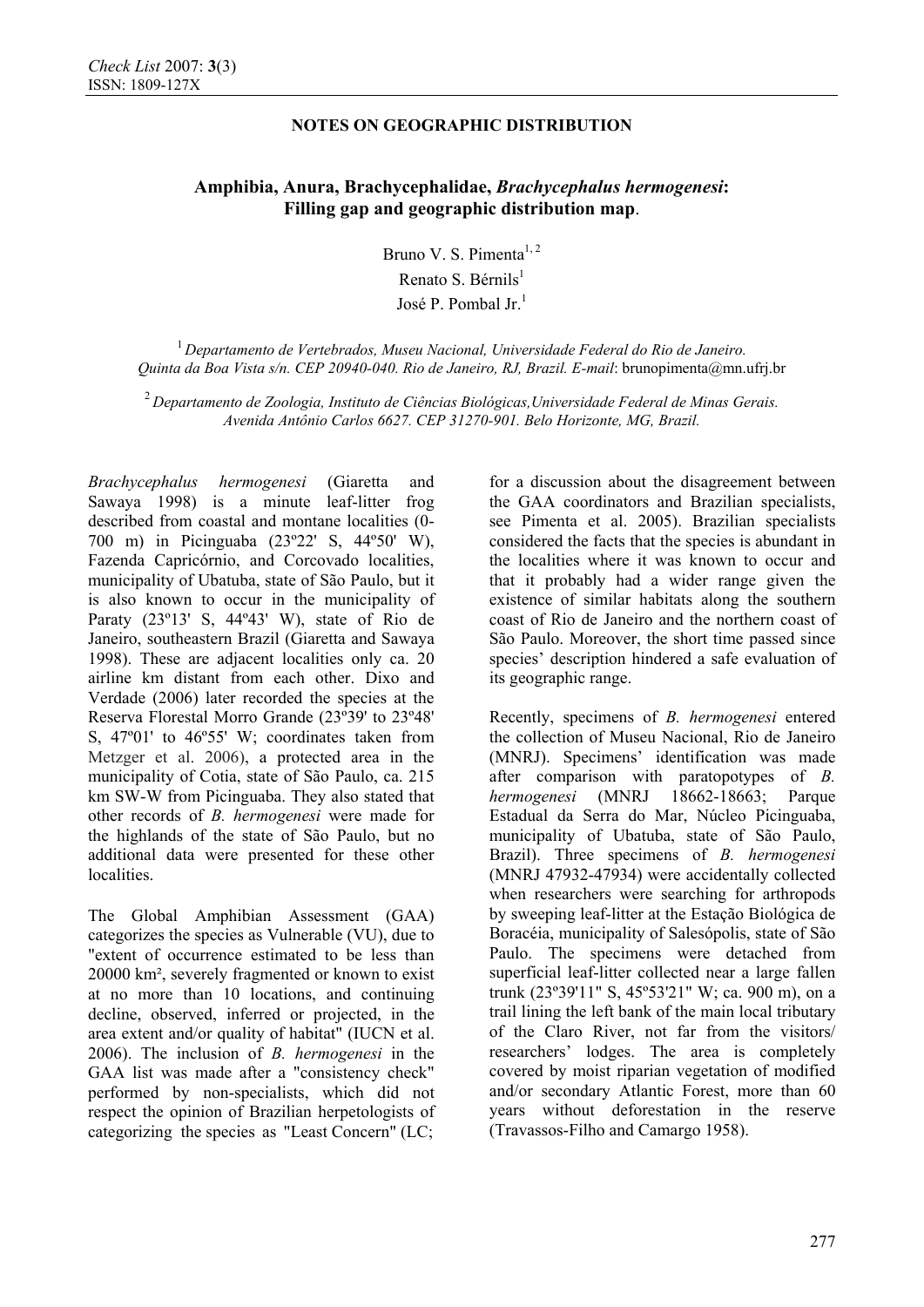## **NOTES ON GEOGRAPHIC DISTRIBUTION**

Boracéia is one of the most sampled sites for anurans in the Brazilian Atlantic Forest. Studies with frogs at Boracéia began in the 1940's and many field activities were conducted there in the following decades (Heyer et al. 1990; Bertoluci and Heyer 1995). Boracéia is located at ca. 110 airline km from Picinguaba and ca. 105 km from Cotia, in the middle of the known species range (Figure 1), and is noteworthy because it is a new record on a long-term sampled site. It is a very important site for Brazilian Herpetology, since it was the first locality where fluctuations and declines of anurans populations were detected in Brazil (Heyer et al. 1988; for the most recent published update see Bertoluci and Heyer 1995), based on a comparison between data collected in the 1940's-1970's and the 1980's.

The many available records in field notes and museums of specimens from Boracéia made Heyer

et al. (1988) consider this long-term data set robust enough for an evaluation of frog populations' trends. The discovery of *Brachycephalus hermogenesi* in Boracéia shows that new records of Brazilian frogs may occur even on well sampled places.

As noted by Pimenta et al. (2005), the current unsatisfactory knowledge on geographic range and taxonomy of Brazilian amphibians do not allow correct evaluations of the conservation status of many of them. Although the categorization made by the GAA may still apply to *Brachycephalus hermogenesi* if the IUCN Red List criteria are strictly followed (mainly those concerning geographic range thresholds), we consider that this species can not be categorized as threatened, since it occurs in protected areas and data on its geographic range is still being improved.



**Figure 1**. Known distribution of *Brachycephalus hermogenesi*. RJ, state of Rio de Janeiro; SP, state of São Paulo, Brazil. Dots represents localities cited in the text: 1, municipality of Paraty; 2, Picinguaba, municipality of Ubatuba; 3, Boracéia, municipality of Salesópolis; and Reserva Florestal Morro Grande, municipality of Cotia.